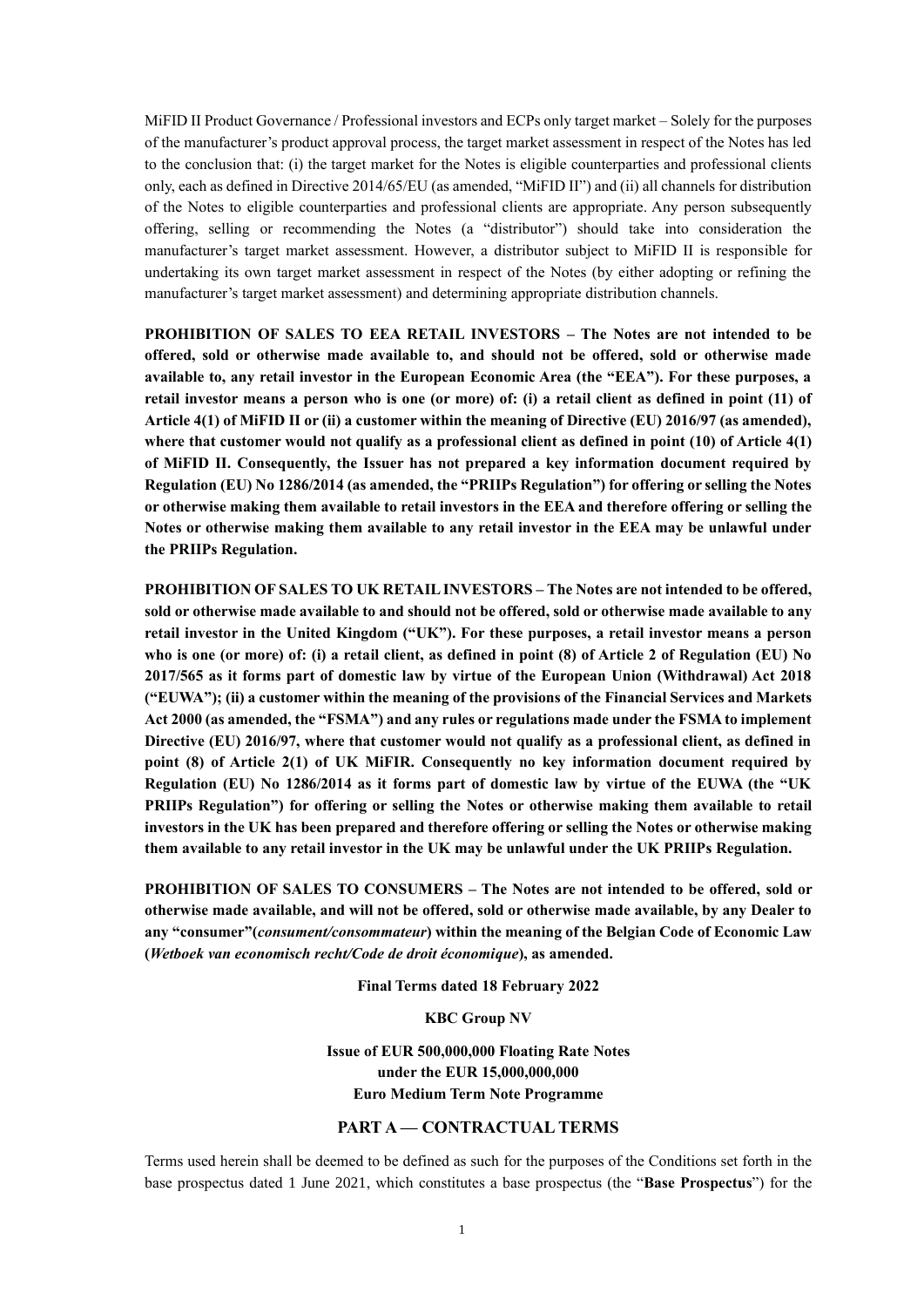purposes of Regulation (EU) 2017/1129 (the "**Prospectus Regulation**"). This document constitutes the Final Terms of the Notes described herein for the purposes of Article 8 of the Prospectus Regulation and must be read in conjunction with the Base Prospectus (including any supplement thereto). Full information on the Issuer and the offer of the Notes is only available on the basis of the combination of these Final Terms and the Base Prospectus (including any supplement thereto). The Base Prospectus and any supplement thereto has been or will be published on the Issuer's website (www.kbc.com/en/investor-relations/debtissuance/kbc-group.html).

| 1  | (i)                       | Series Number:                                                                 | G00025                                                                                                                                               |
|----|---------------------------|--------------------------------------------------------------------------------|------------------------------------------------------------------------------------------------------------------------------------------------------|
|    | (ii)                      | Tranche Number:                                                                | 1                                                                                                                                                    |
|    |                           | (iii) Date on which Notes will be<br>consolidated and form a single<br>Series: | Not Applicable                                                                                                                                       |
| 2  |                           | Specified Currency:                                                            | Euro ("EUR")                                                                                                                                         |
| 3  |                           | <b>Aggregate Nominal Amount:</b>                                               | EUR 500,000,000                                                                                                                                      |
|    | (i)                       | Series:                                                                        | EUR 500,000,000                                                                                                                                      |
|    | (ii)                      | Tranche:                                                                       | EUR 500,000,000                                                                                                                                      |
| 4  |                           | <b>Issue Price:</b>                                                            | 100.303% of the Aggregate Nominal Amount                                                                                                             |
| 5  | (i)                       | <b>Specified Denominations:</b>                                                | EUR 100,000 and integral multiples of EUR<br>100,000 in excess thereof                                                                               |
|    | (ii)                      | <b>Calculation Amount:</b>                                                     | EUR 100,000                                                                                                                                          |
| 6  | (i)                       | Issue Date:                                                                    | 23 February 2022                                                                                                                                     |
|    | (ii)                      | Interest Commencement Date:                                                    | <b>Issue Date</b>                                                                                                                                    |
| 7  |                           | Maturity Date:                                                                 | 23 February 2025                                                                                                                                     |
| 8  |                           | <b>Interest Basis:</b>                                                         | <b>Floating Rate</b>                                                                                                                                 |
| 9  | Redemption Basis:         |                                                                                | Subject to any purchase and cancellation or early<br>redemption, the Notes will be redeemed on the<br>Maturity Date at 100% of their nominal amount. |
| 10 | Change of Interest Basis: |                                                                                | Not Applicable                                                                                                                                       |
| 11 | Issuer Call Option:       |                                                                                | Applicable<br>(further particulars specified below)                                                                                                  |
| 12 | (i)                       | Status of the Notes:                                                           | <b>Senior Notes</b>                                                                                                                                  |
|    | (ii)                      | Waiver of set-off in respect of<br>Senior Notes:                               | Condition 2(a)(ii): Applicable                                                                                                                       |
|    |                           | (iii) Event of Default or Enforcement<br>in respect of Senior Notes:           | Condition 10(a): Applicable<br>Condition 10(b): Not Applicable                                                                                       |
|    |                           |                                                                                |                                                                                                                                                      |

#### **PROVISIONS RELATING TO INTEREST (IF ANY) PAYABLE**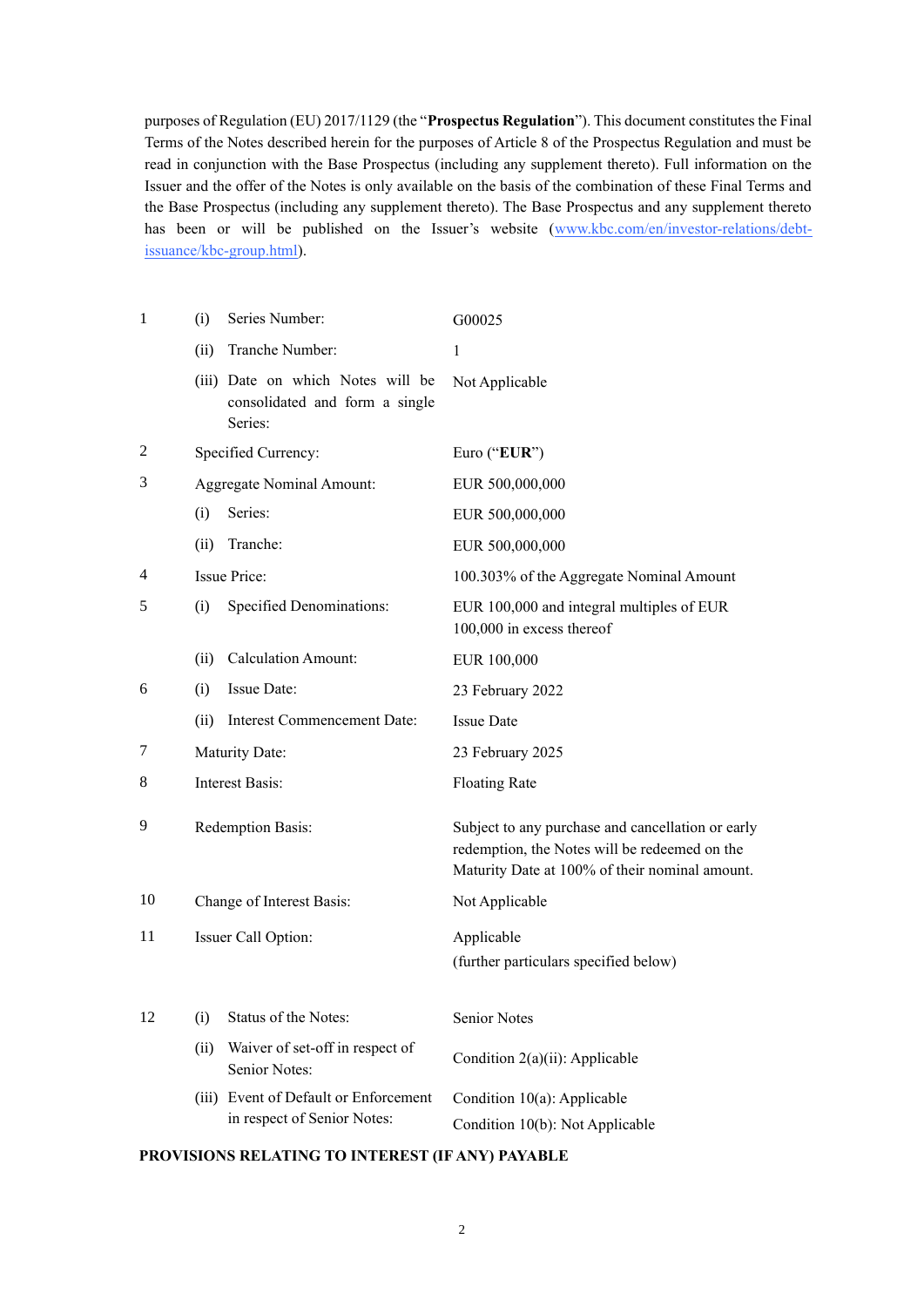| 13 |                | <b>Fixed Rate Note Provisions</b>                                                                                    | Not Applicable                                                                                                                                                                                                                            |  |
|----|----------------|----------------------------------------------------------------------------------------------------------------------|-------------------------------------------------------------------------------------------------------------------------------------------------------------------------------------------------------------------------------------------|--|
| 14 |                | <b>Fixed Rate Reset Note Provisions</b>                                                                              | Not Applicable                                                                                                                                                                                                                            |  |
| 15 |                | <b>Floating Rate Note Provisions</b>                                                                                 | Applicable                                                                                                                                                                                                                                |  |
|    | (i)            | Interest Period(s):                                                                                                  | Quarterly                                                                                                                                                                                                                                 |  |
|    | (ii)           | Specified Interest Payment<br>Dates:                                                                                 | 23 May, 23 August, 23 November and 23 February,<br>of each year, from and including 23 May 2022 up to<br>and including the Maturity Date, subject to<br>adjustment in accordance with the Business Day<br>Convention set out in (v) below |  |
|    |                | (iii) Interest Period End Date:                                                                                      | Not Applicable                                                                                                                                                                                                                            |  |
|    |                | (iv) First Interest Payment Date:                                                                                    | 23 May 2022                                                                                                                                                                                                                               |  |
|    | (v)            | <b>Business Day Convention:</b>                                                                                      |                                                                                                                                                                                                                                           |  |
|    |                | Interest Period(s) and Specified<br><b>Interest Payment Dates:</b>                                                   | Following Business Day Convention                                                                                                                                                                                                         |  |
|    |                | Interest Period End Date:                                                                                            | Not Applicable                                                                                                                                                                                                                            |  |
|    |                | (vi) Additional Business Centre(s):                                                                                  | <b>TARGET 2 and Brussels</b>                                                                                                                                                                                                              |  |
|    |                | (vii) Manner in which the Rate(s) of<br>Interest is/are to be determined:                                            | <b>Screen Rate Determination</b>                                                                                                                                                                                                          |  |
|    |                | (viii) Party responsible for calculating<br>the Rate(s) of Interest and<br>Interest Amount(s) (if not the<br>Agent): | <b>KBC Bank NV</b>                                                                                                                                                                                                                        |  |
|    |                | (ix) Screen Rate Determination:                                                                                      | Applicable                                                                                                                                                                                                                                |  |
|    |                | - Reference Rate:                                                                                                    | 3-Month EURIBOR                                                                                                                                                                                                                           |  |
|    |                | - Interest Determination<br>$Date(s)$ :                                                                              | The second day on which the TARGET2 System is<br>open prior to the start of each Interest Accrual Period                                                                                                                                  |  |
|    |                | - Relevant Screen Page:                                                                                              | EURIBOR01 (Reuters) or any other page as may<br>replace the said page                                                                                                                                                                     |  |
|    |                | - Relevant Time:                                                                                                     | 11:00 am (Brussels time)                                                                                                                                                                                                                  |  |
|    | $(\mathbf{x})$ | ISDA Determination:                                                                                                  | Not Applicable                                                                                                                                                                                                                            |  |
|    | $(x_i)$        | $Margin(s)$ :                                                                                                        | +65bps per annum in respect of each Interest Accrual                                                                                                                                                                                      |  |

Period ending on 23 May, 23 August, 23 November and 23 February for the period starting on the Issue Date to and including 23 February 2024 **unless** the Issuer Call has not been exercised; if the Issuer Call has not been exercised, the spread will change to 50bps per annum (the "**Initial Credit Spread**") for each Interest Accrual Period ending after the Optional Redemption Date, from and including the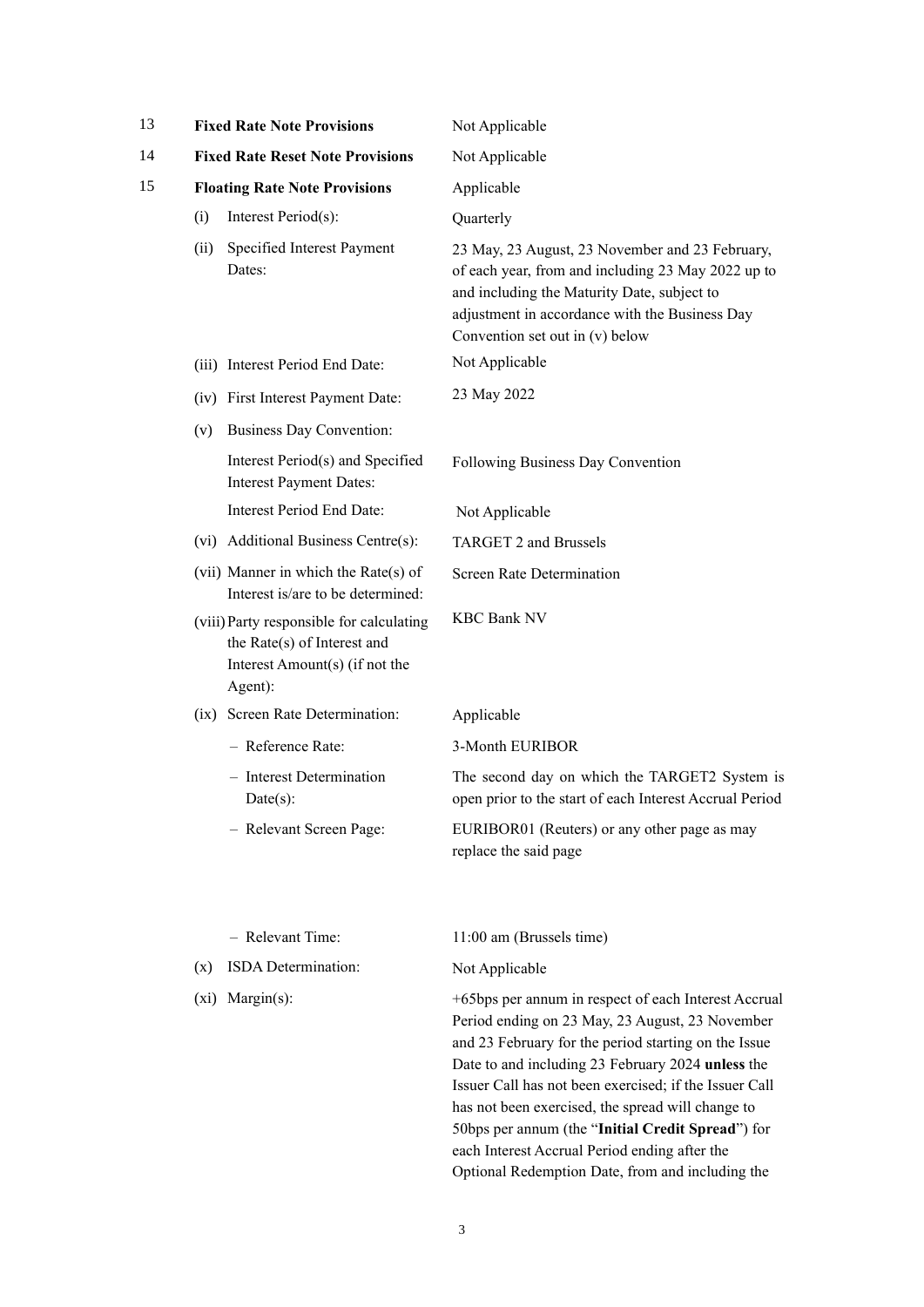|                                  | Optional Redemption Date up to and excluding the<br><b>Maturity Date</b> |
|----------------------------------|--------------------------------------------------------------------------|
| (xii) Minimum Rate of Interest:  | $0\%$ per annum                                                          |
| (xiii) Maximum Rate of Interest: | Not Applicable                                                           |
| (xiv) Day Count Fraction:        | Actual/360                                                               |

# **PROVISIONS RELATING TO REDEMPTION**

| 16 | <b>Tax Call Option</b>                                                                                                                                                                                                                                                                      | Applicable                                         |
|----|---------------------------------------------------------------------------------------------------------------------------------------------------------------------------------------------------------------------------------------------------------------------------------------------|----------------------------------------------------|
|    | Notice periods for Condition 4(b):                                                                                                                                                                                                                                                          | Minimum period: 15 days                            |
|    |                                                                                                                                                                                                                                                                                             | Maximum period: 45 days                            |
| 17 | <b>Capital Disqualification Event</b>                                                                                                                                                                                                                                                       | Not Applicable                                     |
| 18 | <b>Capital Disqualification Event</b><br><b>Variation</b>                                                                                                                                                                                                                                   | Not Applicable                                     |
| 19 | <b>Loss Absorption Disqualification</b><br><b>Event Variation or Substitution</b>                                                                                                                                                                                                           | Applicable                                         |
| 20 | <b>Issuer Call Option</b>                                                                                                                                                                                                                                                                   | Applicable                                         |
|    | (i)<br>Optional Redemption Date(s):                                                                                                                                                                                                                                                         | 23 February 2024                                   |
|    | Optional Redemption<br>(ii)<br>Amount(s):                                                                                                                                                                                                                                                   | EUR 100,000 per Calculation Amount                 |
|    | (iii) If redeemable in part:                                                                                                                                                                                                                                                                | Not Applicable                                     |
|    | (a) Minimum Callable Amount:                                                                                                                                                                                                                                                                | Not Applicable                                     |
|    | (b) Maximum Callable Amount:                                                                                                                                                                                                                                                                | Not Applicable                                     |
|    | (iv) Notice period:                                                                                                                                                                                                                                                                         | Minimum period: 15 days                            |
|    |                                                                                                                                                                                                                                                                                             | Maximum period: 45 days                            |
| 21 | <b>Loss absorption Disqualification</b><br><b>Event in respect of Senior Notes</b>                                                                                                                                                                                                          | Condition 4(e): Applicable from the Issue Date     |
|    | Notice periods for Condition 4(e):                                                                                                                                                                                                                                                          | Minimum period: 15 days<br>Maximum period: 45 days |
| 22 | <b>Final Redemption Amount</b>                                                                                                                                                                                                                                                              | EUR 100,000 per Calculation Amount                 |
| 23 | <b>Early Redemption Amount</b>                                                                                                                                                                                                                                                              |                                                    |
|    | Early Redemption Amount(s)<br>payable on redemption following a<br>Tax Event, following a Capital<br>Disqualification Event (in the case of<br>Subordinated Tier 2 Notes),<br>following a Loss Absorption<br>Disqualification Event (in the case of<br>Senior Notes) or on event of default | EUR 100,000 per Calculation Amount                 |

# **GENERAL PROVISIONS APPLICABLE TO THE NOTES**

or other early redemption: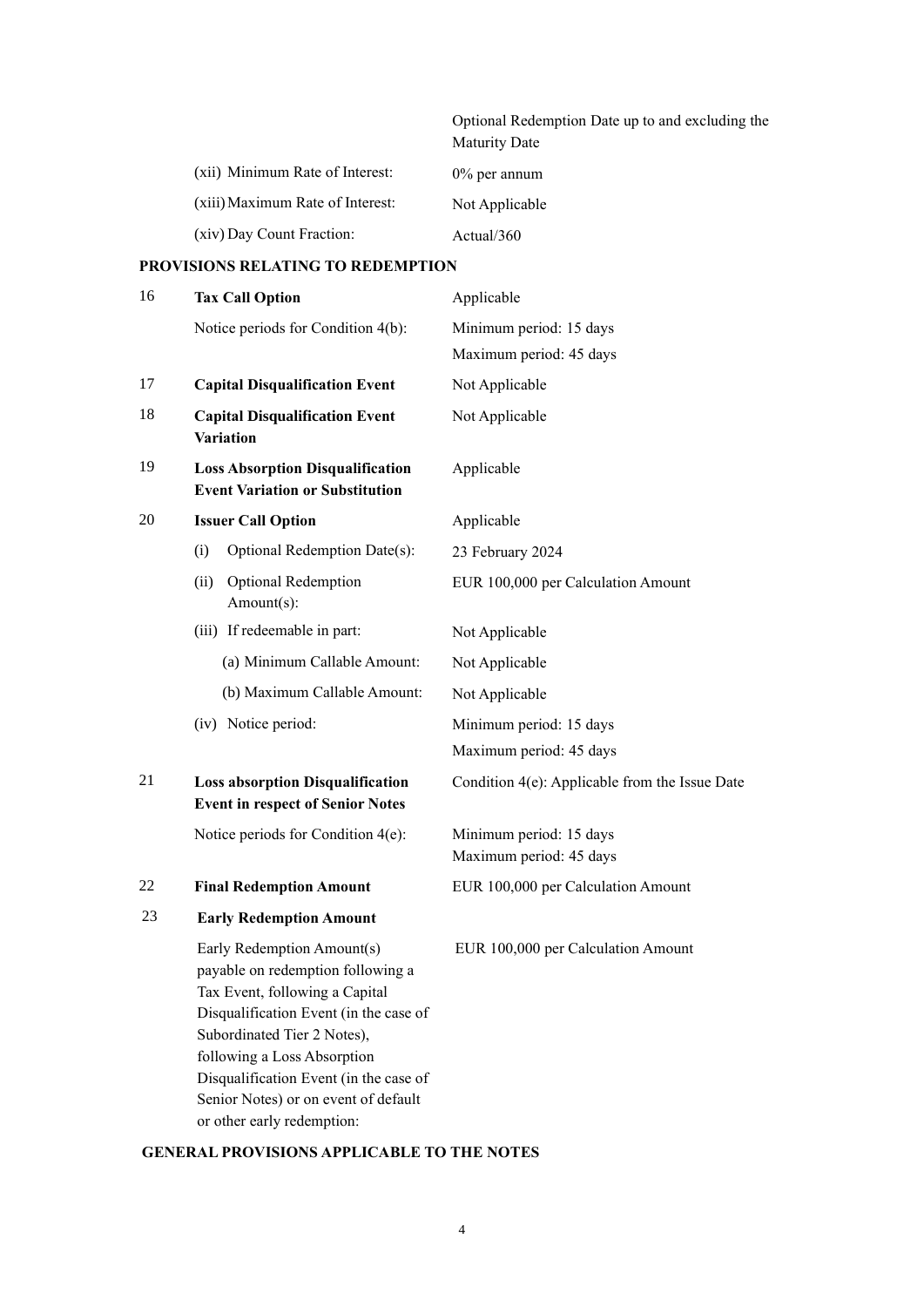#### 24 **Form of Notes** Dematerialised form

#### **THIRD PARTY INFORMATION**

The Issuer accepts responsibility for the information contained in these Final Terms. The brief explanations on the meanings of the ratings in paragraph 2 of Part B of these Final Terms have been extracted from www.standardandpoors.com, www.moodys.com and www.fitchratings.com (the "**Relevant Websites**"). The Issuer confirms that such information has been accurately reproduced and that, so far as it is aware, and is able to ascertain from information published on each of the Relevant Websites, no facts have been omitted which would render the reproduced information inaccurate or misleading.

Signed on behalf of the Issuer:

Frederik Vyncke Manager Wholesale Funding

 $\sqrt{\frac{1}{2}}$ 

By: FREDERIK VYNCKE By: INNOCENZO SOI Duly authorised

By: INNOCENZO SOI Duly authorised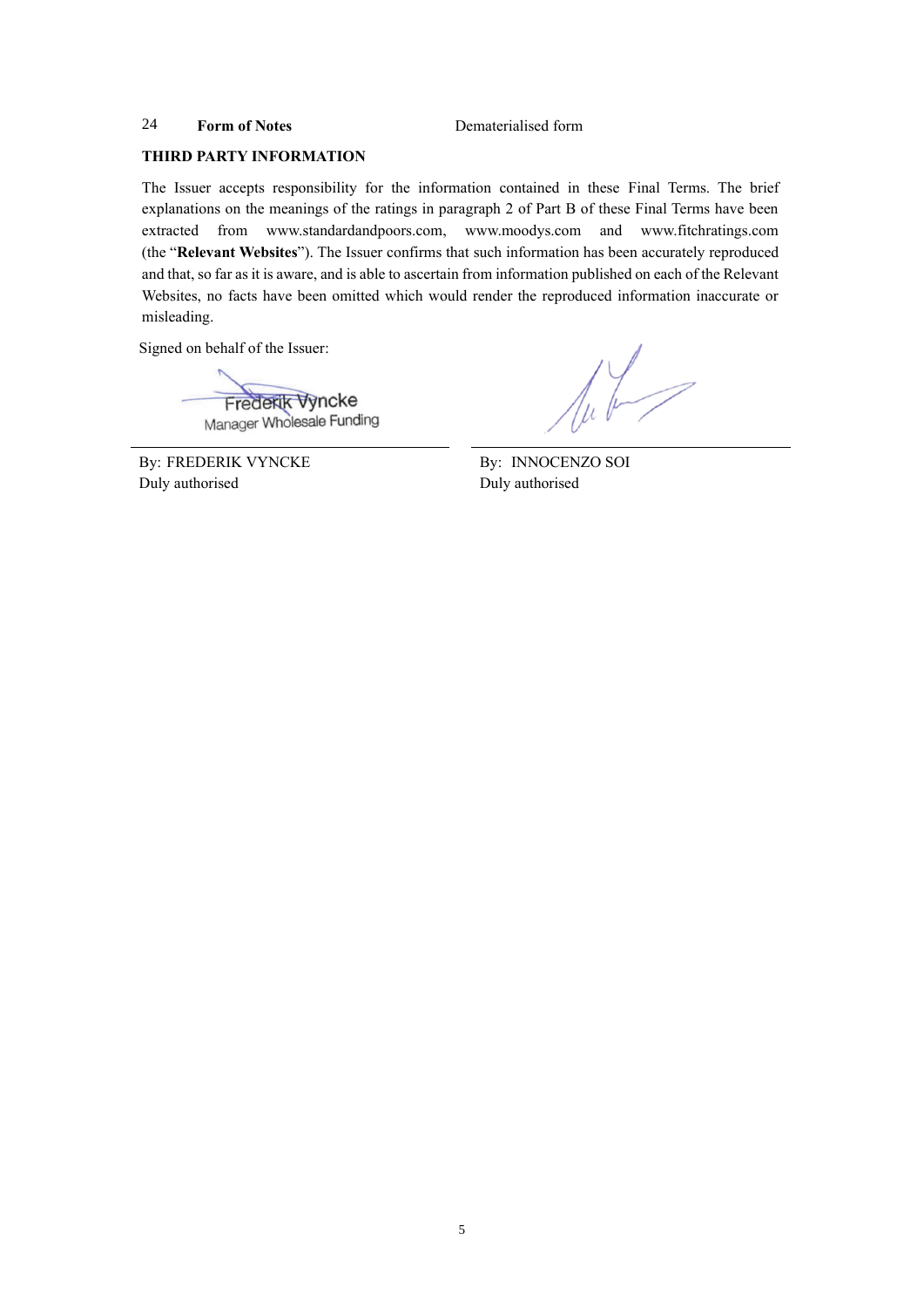#### **PART B – OTHER INFORMATION**

## 1 **LISTING AND ADMISSION TO TRADING**

- 
- (ii) Estimate of total expenses related to admission to trading

(i) Admission to trading: Application has been made by the Issuer (or on its behalf) for the Notes to be admitted to trading on Euronext Brussels with effect from the Issue Date.

EUR 7,100

2 **RATINGS** The Notes to be issued are expected to be rated: S&P Global Ratings Europe Limited ("**S&P**"):  $A-$ 

> Moody's France S.A.S. ("**Moody's**"): Baa1 Fitch France S.A.S. ("**Fitch**"): A

S&P is established in the EU and registered under Regulation (EU) No 1060/2009 (as amended, the "**CRA Regulation**"). As defined by S&P, an 'A' rating means that the obligations of the Issuer are more susceptible to the adverse effects of changes in circumstances and economic conditions than obligations in higherrated categories. However, the Issuer's capacity to meet its financial commitments on the obligation is still strong. The addition of a plus (+) or minus (-) sign shows the relative standing within the major rating categories.

Moody's is established in the EU and registered under the CRA Regulation. As defined by Moody's, a 'Baa1' rating means that the obligations of the Issuer under the Notes are judged to be medium-grade and subject to moderate credit risk and as such may possess certain speculative characteristics. The modifier 1 indicates that the obligation ranks in the higher end of its generic rating category; the modifier 2 indicates a mid-range ranking; and the modifier 3 indicates a ranking in the lower end of that generic rating category.

Fitch is established in the EU and registered under the CRA Regulation. As defined by Fitch, an 'A' rating indicates that in respect of the obligations of the Issuer under the Notes expectations of credit risk are currently low. The capacity for payment of financial commitments is considered strong. This capacity may,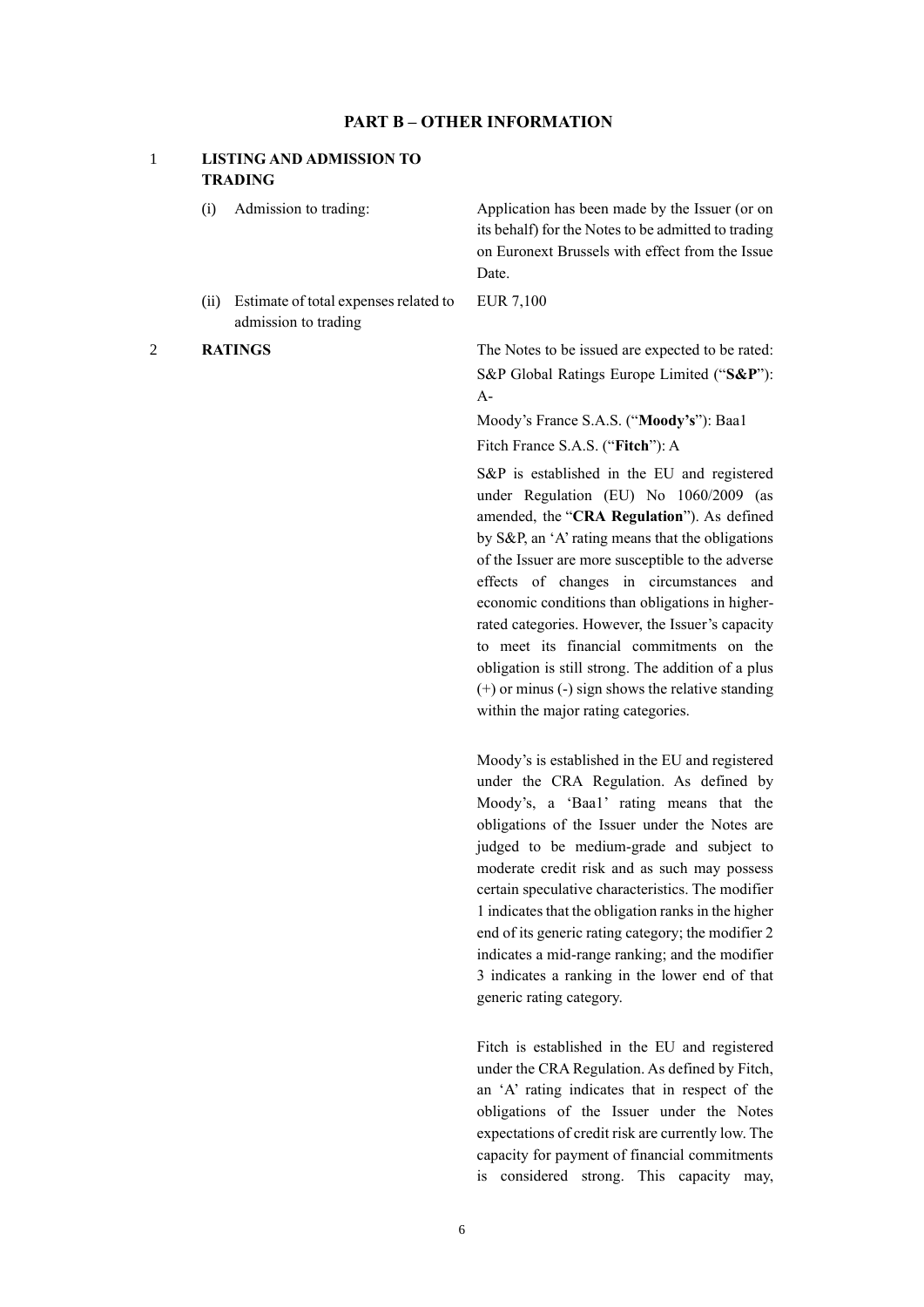nevertheless, be more vulnerable to adverse business or economic conditions than is the case for higher ratings.

A security rating is not a recommendation to buy, sell or hold securities and may be subject to suspension, reduction or withdrawal at any time by the assigning rating agency.

# 3 **INTERESTS OF NATURAL AND LEGAL PERSONS INVOLVED IN THE ISSUE**

Save as discussed in "*Subscription and Sale*" of the Base Prospectus, so far as the Issuer is aware, no person involved in the issue of the Notes has an interest material to this issue.

## 4 **REASONS FOR THE OFFER AND ESTIMATED NET AMOUNT**

| Reasons for the offer: | See "Use of Proceeds" in the Base Prospectus) |
|------------------------|-----------------------------------------------|
| Estimated net amount:  | EUR 501.515.000                               |
| VIEL D                 | $-0.028\%$                                    |

#### 6 **HISTORIC INTEREST RATES**

Details of historic EURIBOR rates can be obtained from EMMI - [European Money Markets](https://www.emmi-benchmarks.eu/emmi/)  [Institute | Home \(emmi-benchmarks.eu\).](https://www.emmi-benchmarks.eu/emmi/)

# 7 **OPERATIONAL INFORMATION**

| (i)   | ISIN:                                                                                                                                                                                  | BE0002840214                                                                                                                                                                                                            |
|-------|----------------------------------------------------------------------------------------------------------------------------------------------------------------------------------------|-------------------------------------------------------------------------------------------------------------------------------------------------------------------------------------------------------------------------|
| (ii)  | Temporary ISIN:                                                                                                                                                                        | Not Applicable                                                                                                                                                                                                          |
| (iii) | Common Code:                                                                                                                                                                           | 244591876                                                                                                                                                                                                               |
| (iv)  | Temporary Common Code:                                                                                                                                                                 | Not Applicable                                                                                                                                                                                                          |
| (v)   | Any clearing system(s) other than<br>the Securities Settlement System,<br>Euroclear<br>Bank<br>SA/NV<br>and<br>Clearstream Banking, S.A. and the<br>relevant identification number(s): | Not Applicable                                                                                                                                                                                                          |
| (vi)  | Delivery:                                                                                                                                                                              | Delivery against payment                                                                                                                                                                                                |
|       | (vii) Names and addresses of additional<br>$Agent(s)$ (if any):                                                                                                                        | Not Applicable                                                                                                                                                                                                          |
|       | address<br>(viii) Name<br>and<br>of<br>the<br>Calculation<br>Agent<br>when<br>the<br>Calculation Agent is not KBC Bank<br>NV:                                                          | Not Applicable                                                                                                                                                                                                          |
| (ix)  | Intended to be held in a manner<br>which would allow Eurosystem<br>eligibility:                                                                                                        | No                                                                                                                                                                                                                      |
| (x)   | Relevant Benchmark:                                                                                                                                                                    | The 3-m EURIBOR is provided by the<br>European Money Market Institute (EMMI). As<br>at the date hereof, EMMI appears in the<br>register of administrators and benchmarks<br>established and maintained by ESMA pursuant |